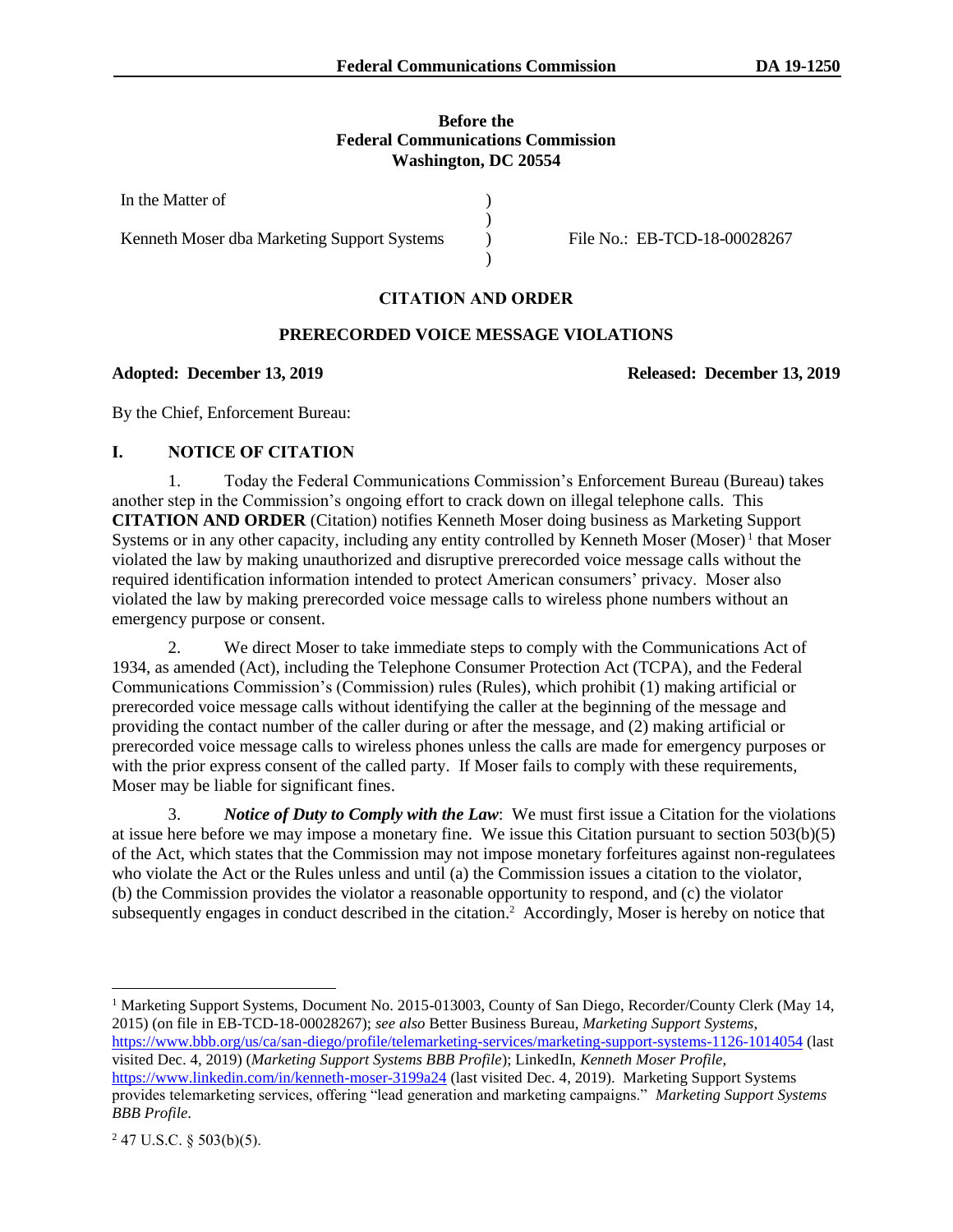<span id="page-1-0"></span>he must comply with section 227 of the Act and section 64.1200 of the Rules.<sup>3</sup> If Moser subsequently engages in any conduct of the type this Citation describes—including specifically any violation of the Act or Rules that govern telephone number identification requirements for prerecorded voice message calls and artificial/prerecorded voice message calls to wireless telephone numbers—Moser may be subject to further legal action, such as civil penalties, including, but not limited to, substantial monetary forfeitures. In assessing such forfeitures, the Commission may consider both the conduct that led to this Citation and the conduct following it.<sup>4</sup>

# **II. BACKGROUND**

l

4. The Commission is charged with protecting consumers from the intrusion of unwanted, unlawful calls. Artificial or prerecorded voice message calls—commonly known as robocalls—are particularly troublesome because they often do not provide the consumer any mechanism to determine their origin or to contact the caller. The Act and Rules, however, require callers to provide specific identification information in all prerecorded voice message calls and also to seek consumer consent prior to making robocalls, unless for an emergency purpose, to consumers' wireless phones.

### **A. Moser's Prerecorded Voice Message Calls**

5. On May 30 and 31, 2018, the phones of thousands of residents of the California 76th State Assembly District in San Diego County received a prerecorded voice message call that described in graphic detail an alleged sexual assault involving Philip Graham (Graham), one of eight candidates for the open State Assembly seat.<sup>5</sup> The allegations in the prerecorded message, however, had already been disproven by law enforcement; indeed, the San Diego County Sheriff's Department conducted an investigation into the incident and publicly announced by May 29, 2018, that the alleged sexual assault never occurred.<sup>6</sup> None of the prerecorded message calls received on May 30 and 31, 2018, included the telephone number of the party responsible for initiating the call or otherwise accurately identified that party.

# **B. FCC Investigation of Moser**

6. Graham filed a complaint about the prerecorded voice message calls with California authorities. Steve Reyes, Chief Counsel to the California Secretary of State, referred Graham's complaint

<sup>3</sup> 47 U.S.C. § 227; 47 CFR § 64.1200. Section 227 was added to the Communications Act by the Telephone Consumer Protection Act of 1991, Pub. L. No. 102-243, 105 Stat. 2394 (codified at 47 U.S.C. § 227), and is most commonly known as the TCPA. The TCPA and the Commission's rules restrict a variety of practices that are associated with telephone solicitation and the use of the telephone network to deliver unsolicited advertisements or prerecorded/artificial voice and autodialed telephone calls.

<sup>4</sup> *See* S. Rep. No. 95-580, 95th Cong., 1st Sess. at 9 (1977) (If a person or entity that has been issued a citation by the Commission thereafter engages in the conduct for which the citation of violation was sent, the subsequent notice of apparent liability "would attach not only for the conduct occurring subsequently *but also for the conduct for which the citation was originally sent*.") (emphasis added).

<sup>&</sup>lt;sup>5</sup> Jesse Marx, *How a Strange Accusation Caught Fire and Took Down an Assembly Candidate*, Voice of San Diego (Jan. 2, 2019), [https://www.voiceofsandiego.org/topics/politics/how-a-strange-accusation-caught-fire-and-took](https://www.voiceofsandiego.org/topics/politics/how-a-strange-accusation-caught-fire-and-took-down-an-assembly-candidate/)[down-an-assembly-candidate.](https://www.voiceofsandiego.org/topics/politics/how-a-strange-accusation-caught-fire-and-took-down-an-assembly-candidate/)

<sup>6</sup> San Diego County Sheriff's Department, News Release Information Sheet, rel. May 29, 2018 (on file in EB-TCD-18-00028267); *see also* Brie Stimson, *Battery Allegations Against Assembly Candidate Phil Graham Unfounded: SDSO Investigation*, NBC San Diego (May 29, 2018), [https://www.nbcsandiego.com/news/local/Battery-](https://www.nbcsandiego.com/news/local/Battery-Allegations-Against-Assembly-Candidate-Unfounded-SDSO-Investigation-484009451.html)[Allegations-Against-Assembly-Candidate-Unfounded-SDSO-Investigation-484009451.html.](https://www.nbcsandiego.com/news/local/Battery-Allegations-Against-Assembly-Candidate-Unfounded-SDSO-Investigation-484009451.html) Graham's accuser, Nichole Burgan, was later criminally charged for making a false report of a crime; she pleaded guilty and was sentenced in February 2019. Aaron Burgin, *Burgan to serve two days in jail for false accusation against Phil Graham*, The Coast News (Feb. 5, 2019), https://www.thecoastnews.com/burgan-to-serve-two-days-in-jail-for-falseaccusation-against-phil-graham.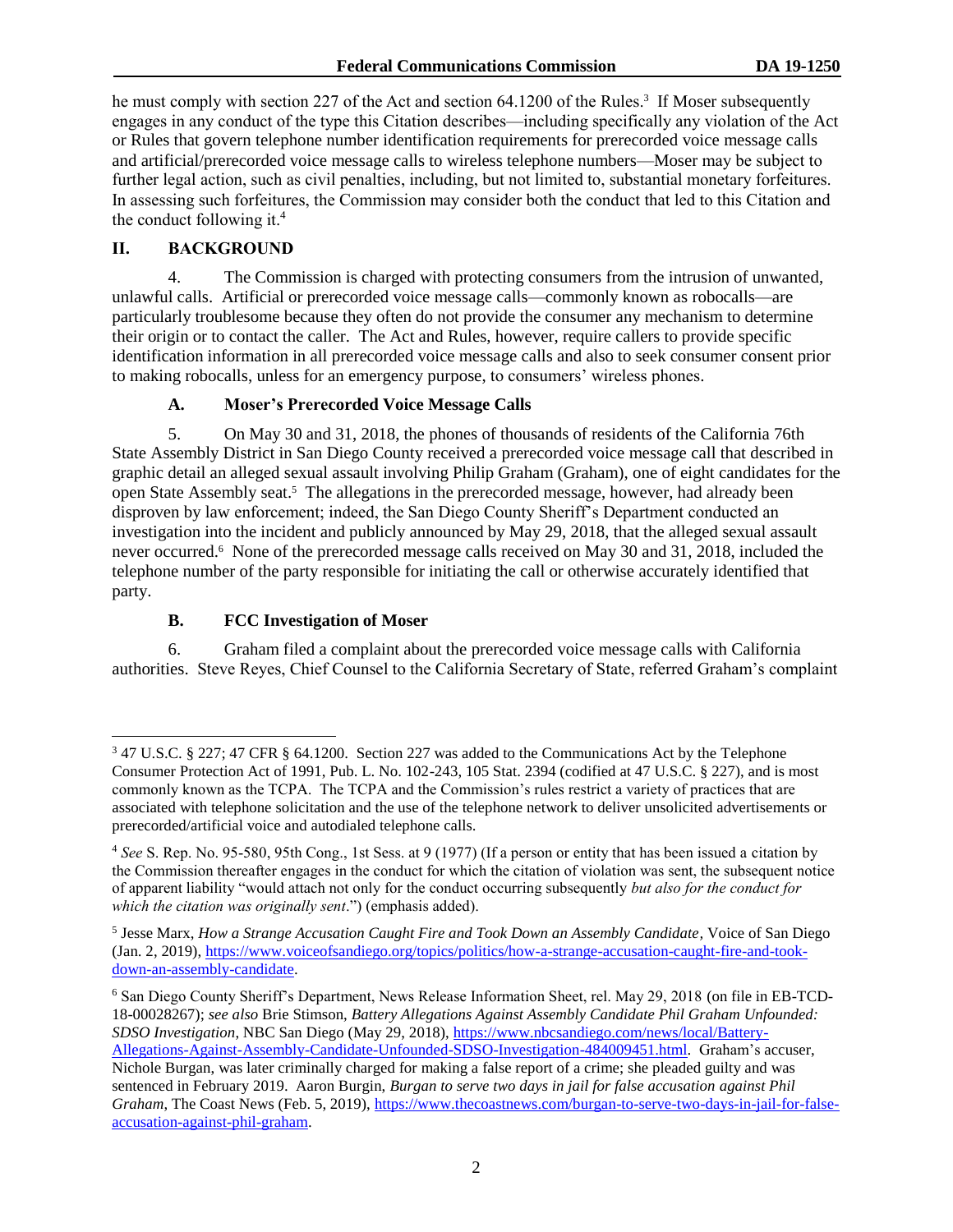to the Commission on June 2, 2018.<sup>7</sup> Based upon the referred complaint from the California Secretary of State, the Bureau initiated an investigation. Bureau staff traced the calls to a third-party dialing platform<sup>8</sup> and discovered that Moser and Marketing Support Systems,<sup>9</sup> a business that provides "lead generation and marketing campaigns,"<sup>10</sup> conducted the prerecorded message calling campaign.<sup>11</sup>

7. Moser made 47,610 prerecorded message calls on May 30 and 31, 2018.<sup>12</sup> The prerecorded message stated: <sup>13</sup>

Creepy Alert. ABC and NBC News are reporting that  $76<sup>th</sup>$  Assembly candidate Phil Graham is being investigated by the San Diego Sheriff's Department for alleged sexual harassment of a woman. She claims that he forcibly pulled her hair, kissed her, and placed her hand on his private part after drinking into the early hours of the morning at a local bar. Phil Graham was allegedly

<sup>8</sup> Letter from Kristi Thompson, Division Chief, Telecommunications Consumers Division, FCC Enforcement Bureau, to (Nov. 14, 2018) (on file in EB-TCD-18-00028267). The letter also requested a copy of the prerecorded message. The third-party dialing platform, provides a web-based application that allows customers to make inbound or outbound automated calls. This service allows customers to upload call lists and automated messages and to make associated calls. *See also* Letter from Kristi Thompson, Division Chief, Telecommunications Consumers Division, FCC Enforcement Bureau, to (Aug. 17, 2018); E-mail from to

Sonja Rifken, Attorney, Telecommunications Consumers Division, FCC Enforcement Bureau (Aug. 21, 2018, 15:32 EDT) (is a company that provides telecommunications services, and provided such services to<br>identified as the third-party dialing platform used to n **is as the third-party dialing platform used to make** the calls at issue and identified Kenneth Moser as the client of who made the calls.).

<sup>9</sup> According to , the contact for the account associated with the calls is Marketing Support Systems and owner Kenneth Moser with the address of Systems and owner Kenneth Moser with the address of  $\blacksquare$ .

Marketing Support Systems has been registered in San Diego County, California as a "fictitious business name" to Kenneth Moser since 1993 at the same address, although the zip code listed with San Diego County is Marketing Support Systems, Document No. 2015-013003, County of San Diego, Recorder/County Clerk (May 14, 2015) (on file in EB-TCD-18-00028267). The state of California permits individuals and partnerships to do business under "fictitious business names," as defined by California law, provided that the individual or partnership files a "fictitious business name certificate . . . designed to make available to the public the identities of persons doing business under the fictitious name." Cal. Bus. & Prof. Code § 17900.

<sup>10</sup> *Marketing Support Systems BBB Profile*, [https://www.bbb.org/us/ca/san-diego/profile/telemarketing](https://www.bbb.org/us/ca/san-diego/profile/telemarketing-services/marketing-support-systems-1126-1014054)[services/marketing-support-systems-1126-1014054](https://www.bbb.org/us/ca/san-diego/profile/telemarketing-services/marketing-support-systems-1126-1014054) (last visited Dec. 4, 2019).

<sup>11</sup> E-mail from **the same of the same of the same of the same of the same of the same of the same of the same of the same of the same of the same of the same of the same of the same of the same of the same of the same of** Consumers Division, FCC Enforcement Bureau (Dec. 12, 2018, 12:38 EST) (on file in EB-TCD-18-00028267) (providing call detail records and certain other relevant information regarding Moser); E-mail from , to Sonja Rifken, Attorney, Telecommunications Consumers Division, FCC Enforcement Bureau (Feb. 27, 2019, 12:19 EST) (on file in EB-TCD-18-00028267) (updating call records with times of calls) (collectively, Dialing Platform Response).

<sup>12</sup> Dialing Platform Response at Files 6192231022 and Copy of 6192231022 with call times (Call Detail Records).

<sup>13</sup> Dialing Platform Response at File PHILGRAHAM\_REV\_VO.MP3 (on file in EB-TCD-18-00028267). In response to the subpoena, the third party dialing platform company provided the referenced voice file and averred that it was not aware of any other recorded messages or other sound files associated with the calling campaign. Dialing Platform Response at File Response 5.

<sup>7</sup> Letter from Steven J. Reyes, Chief Counsel to California Secretary of State, to Rosemary Harold, Chief, FCC Enforcement Bureau et al. (Jun. 2, 2018) (on file in EB-TCD-18-00028267). Reyes forwarded to the Commission a letter and accompanying exhibits from Thomas W. Hiltachk complaining about the robocalls. Letter from Thomas W. Hiltachk, Counsel to State Assembly candidate Philip Graham, to Alex Padilla, California Secretary of State (Jun. 1, 2018) (on file in EB-TCD-18-00028267) (Hiltachk Letter). On June 7, 2018, Graham's legal counsel separately requested that the Commission investigate the May 30 and 31, 2018 prerecorded message calling campaign. Letter from Brian T. Hildreth, Counsel to State Assembly candidate Philip Graham, to Rosemary Harold, Chief, FCC Enforcement Bureau (Jun. 7, 2018) (on file in EB-TCD-18-00028267).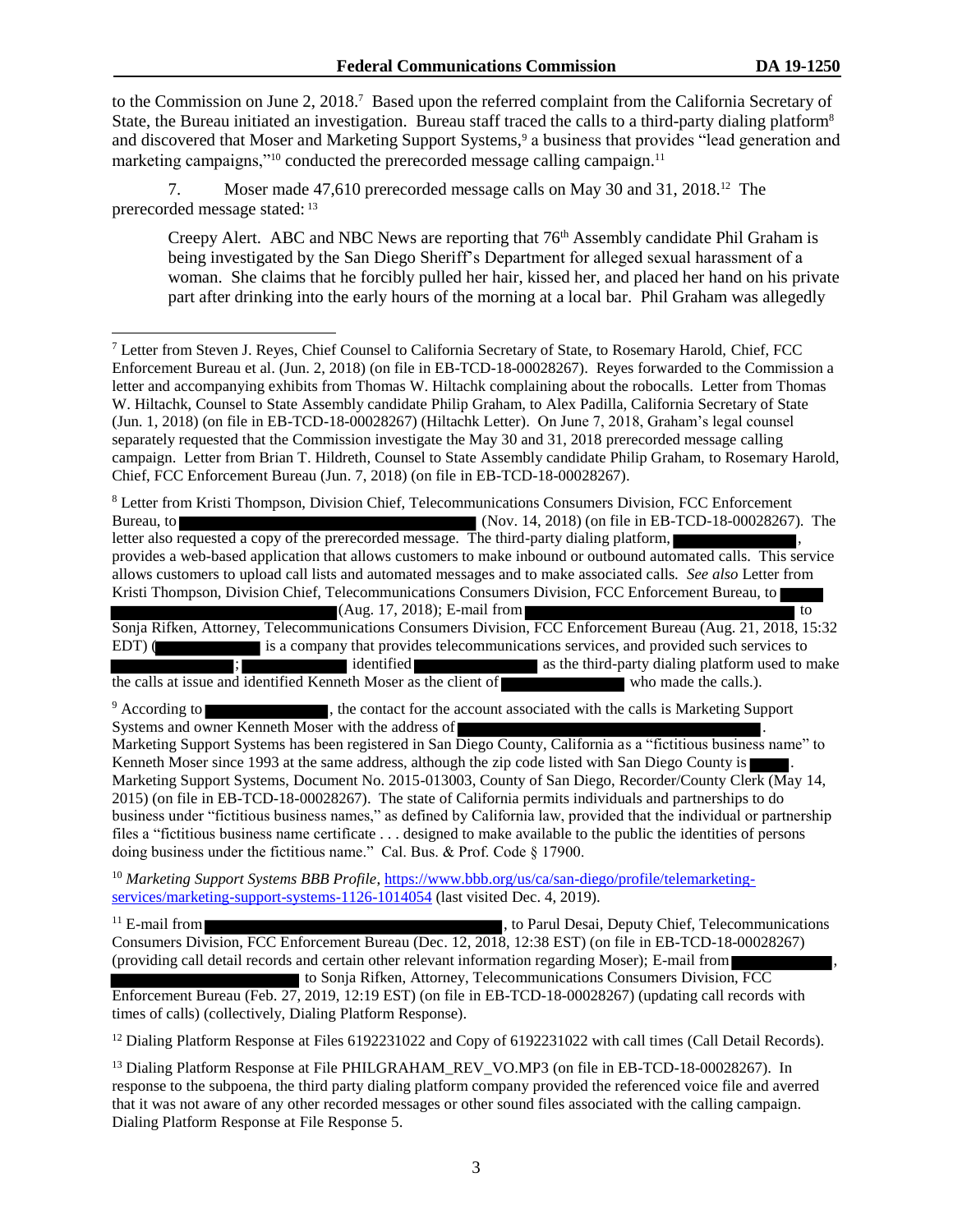so drunk that he could not calculate the tip. Shouldn't he have been at home sleeping? Vote carefully on June 5<sup>th</sup>. We don't need any more creeps in Sacramento. Don't vote for Phil Graham. #justsayno. Paid for by Jennifer Jones.<sup>14</sup>

8. Bureau staff confirmed that more than 11,000 of the 47,610 prerecorded voice message calls made by Moser were made to wireless phones. 15 Bureau staff contacted multiple recipients of the prerecorded voice message call at issue to confirm that: (1) at least since the date of the prerecorded message calling campaign, they were the subscriber of the called number; (2) they received the call(s); and (3) they had not given Moser, Marketing Support Systems, or Jennifer Jones permission to call them on the affected phone number. Of the 44 people with whom Bureau staff spoke, none recalled giving Marketing Support Systems, Moser, or Jennifer Jones<sup>16</sup> permission to call them on their wireless phones, and nine affirmatively stated that they did not. 17

# **III. APPLICABLE LAW AND VIOLATIONS**

9. Identification Requirements for Prerecorded Voice Messages. Section 227(d)(3)(A) of the Act and section 64.1200(b) of the Rules require all artificial or prerecorded voice message calls to meet certain standards. First, all prerecorded voice message calls must, "at the beginning of the message, state clearly the identity of the business, individual, or other entity initiating the call . . . ."<sup>18</sup> Second, prerecorded voice message calls must, "during or after the message, state clearly the telephone number or address of [the] business, other entity, or individual . . . . "<sup>19</sup> The Rules require a prerecorded call to state the telephone number of the party responsible for initiating the call and such telephone number must be a number other than that of the autodialer or prerecorded message player that placed the call.<sup>20</sup>

10. Moser's prerecorded voice message calls failed to include the required telephone number of the party responsible for initiating the call.<sup>21</sup> Indeed, the message failed to include any telephone number. Instead, the only number made available to call recipients was the phone number displayed in the caller ID information: 619-223-1022. That number belongs to another company, HomeyTel, with no association with the calls.<sup>22</sup>

<sup>16</sup> *Supra* note [14.](#page-1-0)

l

<sup>17</sup> Declaration of , dated Apr. 5, 2019 (on file in EB-TCD-18-00028267) and Declaration of , dated Mar. 27, 2019 (on file in EB-TCD-18-00028267).

<sup>18</sup> 47 U.S.C. § 227(d)(3)(A). *See also* 47 CFR § 64.1200(b)(1). If a business or other corporate entity is responsible for the call, the prerecorded message must contain that entity's official business name.  $47 \text{ CFR }$  § 64.1200(b)(1).

<sup>19</sup> 47 U.S.C. § 227(d)(3)(A). *See also* 47 CFR § 64.1200(b)(2).

<sup>20</sup> 47 CFR § 64.1200(b)(2).

<sup>21</sup> Dialing Platform Response at File PHILGRAHAM\_REV\_VO.MP3 (on file in EB-TCD-18-00028267).

<sup>&</sup>lt;sup>14</sup> Although the message stated that it was paid for by "Jennifer Jones," that name appears to be a pseudonym. Bureau staff has been unable to identify a specific person named "Jennifer Jones" associated with Moser or the robocalls in question.

<sup>&</sup>lt;sup>15</sup> Bureau staff used an industry standard, commercially available software database of known assigned and ported wireless numbers to determine whether any of the robocalls were made to wireless phone numbers. Interactive Marketing Solutions, *EasyID*, https://www.ims-dm.com/mvc/page/easyid (last visited Dec. 4, 2019). EasyID is Interactive Marketing Solution's software that allows clients to eliminate wireless numbers from calling lists. *Id*. Interactive Marketing Solutions, Inc. is a member of the Direct Marketing Association and bills itself as the country's largest single-source supplier of data identifying telephone numbers that have been assigned or ported to wireless devices, to help businesses comply with state and federal legislation. *Id*.

<sup>&</sup>lt;sup>22</sup> The Commission has issued a Notice of Apparent Liability against Moser for unlawfully using HomeyTel's telephone number in violation of the Truth in Caller ID Act. *Kenneth Moser dba Marketing Support Systems*, Notice of Apparent Liability for Forfeiture, FCC 19-135 (2019). Moser was not authorized to use HomeyTel's telephone number or display its caller ID number. E-mail from Conrad Braun, Operations Manager, HomeyTel, to Sonja Rifken, Attorney, Telecommunications Consumers Division, FCC Enforcement Bureau (Feb. 8, 2019, 13:52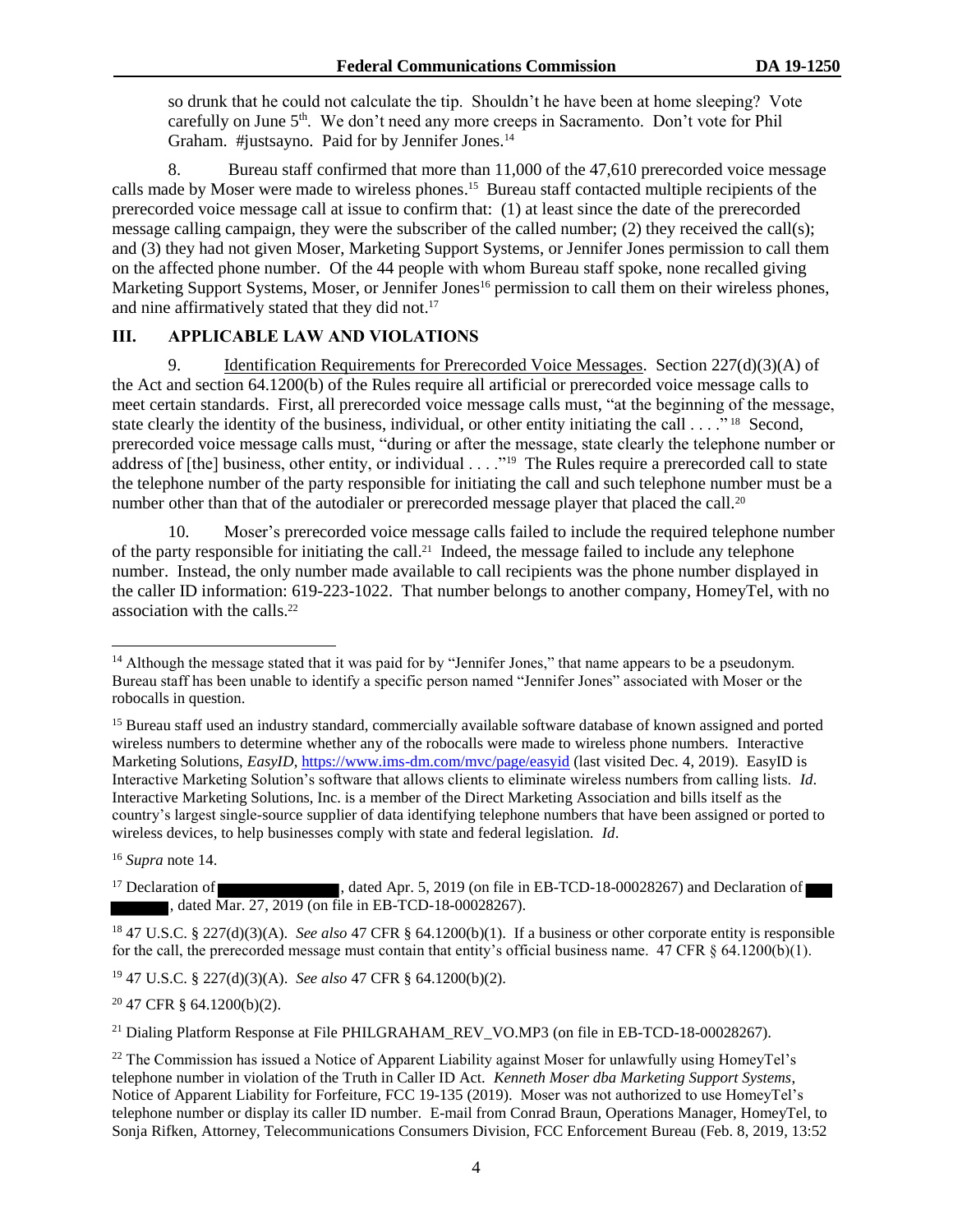11. Moser's prerecorded voice message calling campaign generated numerous consumer complaints. Bureau staff investigated a number of these complaints and found that Moser, not HomeyTel, called all of those complainants.<sup>23</sup> Moser's prerecorded messages also failed to state at the beginning who was responsible for initiating the calls. Thus, we find that Moser violated section 227(d)(3)(A) of the Act and section 64.1200(b) of the Rules by making 47,610 calls with prerecorded messages that failed to contain the identifying information required by the Act and Rules.

12. Prohibition Against Sending Prerecorded Messages to Wireless Phones. Section  $227(b)(1)(A)(iii)$  of the Act and section 64.1200(a)(1)(iii) of the Rules prohibit making any call using an artificial or prerecorded voice to any telephone number assigned to a wireless telephone. 24 Two exceptions to these prohibitions are (1) calls made for emergency purposes, and (2) calls made with the prior express consent of the called party.<sup>25</sup>

13. Moser made more than 11,000 of the prerecorded voice message calls to wireless phones. 26 Of the 44 wireless subscribers who received the prerecorded voice message calls and with whom Bureau staff spoke, not a single person stated that he or she had consented to receive these calls from Moser, Marketing Support System, or Jennifer Jones.<sup>27</sup> There is no evidence that the calls were made for emergency purposes.<sup>28</sup> Thus, we find that Moser violated section 227(b)(1)(A)(iii) of the Act and section 64.1200(a)(1)(iii) of the Rules by making prerecorded voice message calls to wireless phones without prior express consent of wireless subscribers and without an emergency purpose.

14. Finding of Violations. We find that Moser made 47,610 prerecorded voice message calls in violation of section 227 of the Act and section 64.1200 of the Rules. Specifically, we find that Moser made 47,610 calls in violation of section  $227(d)(3)(A)$  of the Act and section 64.1200(b) of the Rules,<sup>29</sup> and also made more than 11,000 calls in violation of section 227(b)(1)(A)(iii) of the Act and section 64.1200(a)(1)(iii) of the Rules.<sup>30</sup>

# **IV. OPPORTUNITY TO RESPOND TO THIS CITATION**

15. Moser may respond to this Citation within 30 calendar days from the release date of this Citation by any of the following methods: (1) a written statement, (2) a teleconference interview, or (3) a

TCD-18-00028267).

<sup>23</sup> Call Detail Records.

 $\overline{a}$ 

<sup>24</sup> 47 U.S.C. § 227(b)(1)(A)(iii); 47 CFR § 64.1200(a)(1)(iii).

<sup>26</sup> *Supra* note [15.](#page-1-0)

<sup>27</sup> *Supra* note [17.](#page-1-0)

 $29$  47 U.S.C. § 227(d)(3)(A); 47 CFR § 64.1200(b).

EST) (on file in EB-TCD-18-00028267) (Declaration of Conrad Braun). *See also* Hiltachk Letter, Exhibit B (E-mail from HomeyTel to Brian T. Hildreth, Counsel to State Assembly candidate Philip Graham (May 31, 2018, 19:08 PDT) (stating "[n]either I nor HomeyTel have anything to do with the calls."). Bureau staff also issued a subpoena to the carrier of record for the number displayed as Caller ID information, who confirmed that the phone number is assigned to HomeyTel. Letter from Kristi Thompson, Division Chief, Telecommunications Consumer Division, FCC Enforcement Bureau, to (Mar. 4, 2019) (on in file EB-TCD-18-00028267); E-mail from  $00028267$ ; E-mail from to  $t_0$ Telecommunications Consumer Division, FCC Enforcement Bureau (Mar. 5, 2019, 9:28 am EST) (on file in EB-

<sup>&</sup>lt;sup>25</sup> 47 U.S.C. § 227(b)(1)(A)(iii); 47 CFR § 64.1200(a)(1)(iii). The TCPA also exempts from this prohibition calls made solely to collect a debt owed to or guaranteed by the United States. 47 U.S.C. § 227(b)(1)(A)(iii). There is no evidence that the calls were made for this purpose.

<sup>&</sup>lt;sup>28</sup> See 47 C.F.R. 64.1200(f)(4) (defining "emergency purposes" as "calls made necessary in any situation affecting the health and safety of consumers").

 $30\,47$  U.S.C. § 227(b)(1)(A)(iii); 47 CFR §§ 64.1200(a)(1)(iii).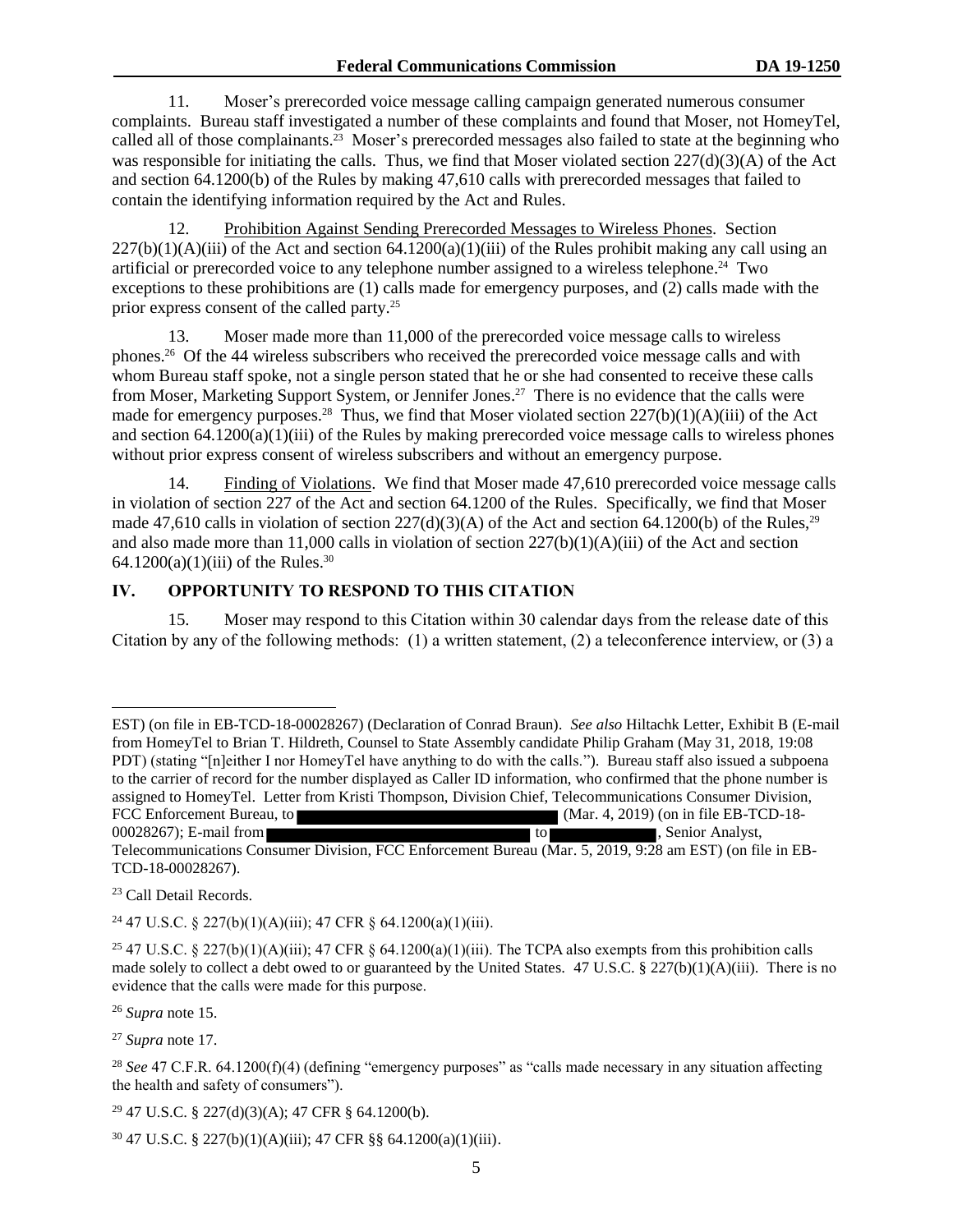personal interview at the Commission Field Office nearest to Moser's place of business. The Commission Field Office nearest to Moser is located in Los Angeles, CA.

16. If Moser requests a teleconference or personal interview, contact Kristi Thompson at (202) 418-1318. We note that such teleconference or interview must take place within 30 calendar days of the release date of this Citation. If Moser prefers to submit a written response with supporting documentation, a response must be sent within 30 calendar days of the release date of this Citation to the contact and address provided in paragraph below.

17. All written communications should be sent to the address below.

Kristi Thompson, Chief Telecommunications Consumers Division Enforcement Bureau Federal Communications Commission 445 12th Street, SW, Rm 4-C220 **Re: EB-TCD-18-00028267**

18. Upon request, the Commission will make reasonable accommodations for persons with disabilities. If applicable, Moser should provide a description of the accommodation required, and include as much detail as possible, and also provide a telephone number and other contact information. Moser should allow at least five business days advance notice; last minute requests will be accepted, but may be impossible to fill. Moser should send an e-mail to fcc504@fcc.gov or call the FCC's Consumer & Governmental Affairs Bureau:

> For sign language interpreters, CART, and other reasonable accommodations: 202-418-0530 (voice), 202-418-0432 (tty);

 For accessible format materials (braille, large print, electronic files, and audio format): 202-418-0531 (voice), 202-418-7365 (tty).

19. We advise Moser that it is a violation of section 1.17 of the Rules<sup>31</sup> for any person to make any false or misleading written or oral statement of fact to the Commission. Specifically no person shall:

> (1) In any written or oral statement of fact, intentionally provide material factual information that is incorrect or intentionally omit material information that is necessary to prevent any material factual statement that is made from being incorrect or misleading; and

> (2) In any written statement of fact, provide material factual information that is incorrect or omit material information that is necessary to prevent any material factual statement that is made from being incorrect or misleading without a reasonable basis for believing that any such material factual statement is correct and not misleading.

20. Further, the knowing and willful making of any false statement, or the concealment of any material fact, in reply to this Citation is punishable by fine or imprisonment.<sup>32</sup>

21. Violations of section 1.17 of the Rules or the criminal statute referenced above may result in further legal action, including monetary forfeitures pursuant to section 503 of the Act.

22. Finally, we warn Moser that, under the Privacy Act of 1974,<sup>33</sup> Commission staff will use all relevant material information before it, including information disclosed in interviews or written

l

<sup>31</sup> 47 CFR § 1.17.

<sup>32</sup> 18 U.S.C. § 1001.

<sup>33</sup> 5 U.S.C. § 552a(e)(3).